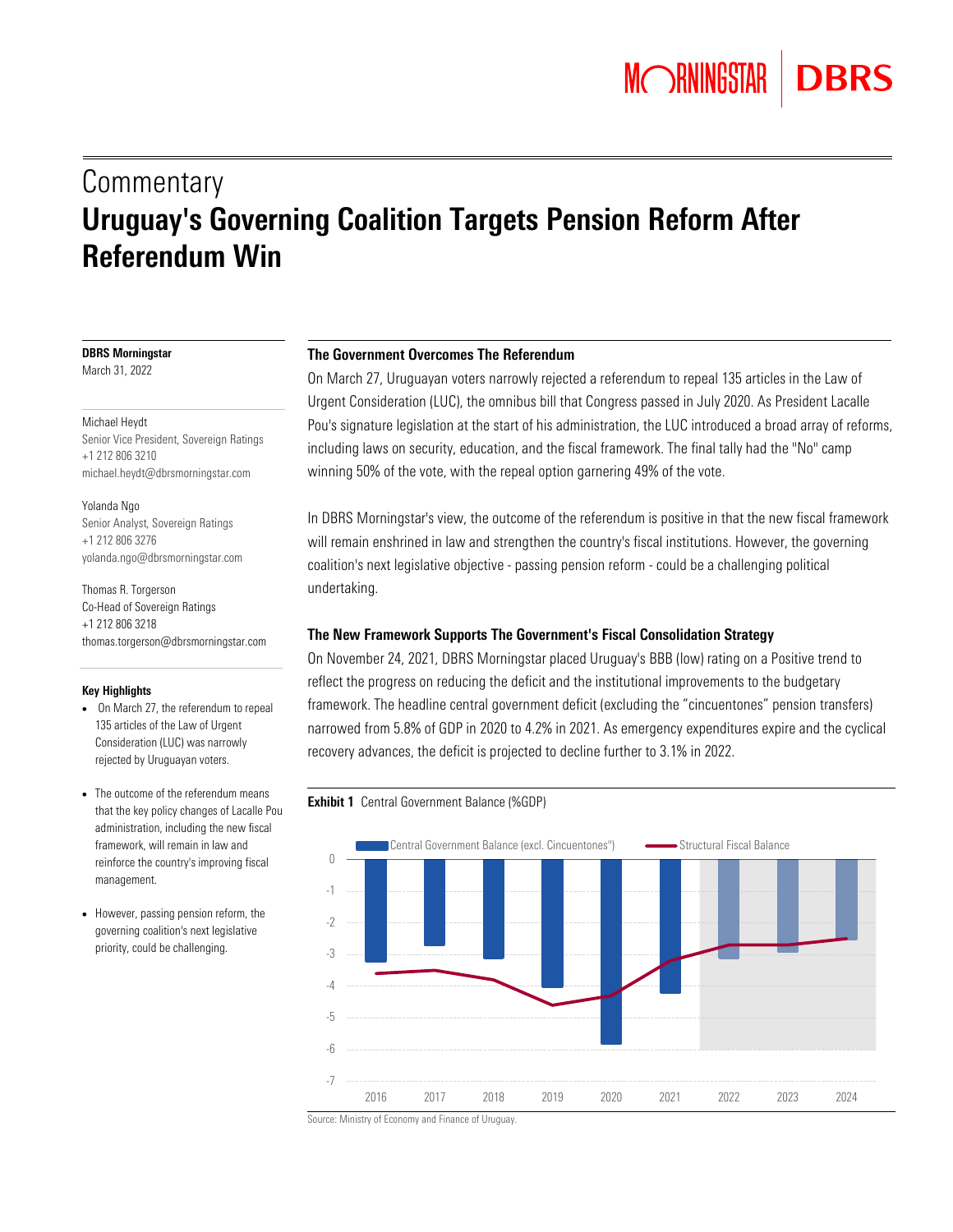In our view, the credibility of this planned fiscal adjustment is enhanced by the new framework put in place through the LUC. In particular, the establishment of a spending cap and structural deficit rule should foster counter-cyclicality and a more sustainable fiscal stance over time while the creation of an advisory fiscal council should promote accountability. As we noted in our last review, we expected the Lacalle Pou administration to continue conducting fiscal policy within the bounds of the new framework even if the LUC articles were repealed, but the government's success in the referendum points to a strengthening of the country's fiscal institutions.

# Passing Pension Reform Will Be Challenging

While the fiscal outlook in the near term is improving, putting public finances on a sustainable path over the medium term requires pension reform. Public pension expenditure is expected to rise over time given the country's ageing population. On the positive side, social security coverage is nearly universal, so Uruguay does not face the potential fiscal challenge of expanding coverage, as in many other Latin American countries. However, parametric adjustments, such as changes to the retirement age or the replacement rate, are necessary to put public spending on a sustainable path. In 2020, the Lacalle Pou administration convened a Commission of Experts on Social Security to propose adjustments that would ensure the financial sustainability of the system. The proposal was delivered in November 2021 and the administration has said it plans to introduce a reform in 2022.

There appears to be consensus across political parties on the need for pension reform, which could lay the groundwork for a widely-accepted deal. While the ruling coalition holds the presidency and both houses of congress, the government will likely want buy-in from the opposition in order to support passage of a potentially unpopular reform. However, finding agreement on the reform's details among key political and social stakeholders could be difficult. On the Commission of Experts, representatives of the main opposition party, the workers union, and the national pensioners' association voted against the proposal sent to the government. Even within the governing coalition, views on the pension reform may differ and complicate the process. In addition, we expect the social dialogue on pension reform to take time and the political environment may become less conducive to consensus-building as elections approach in late 2024.

### Risks To Uruguay's Credit Rating Are Skewed To The Upside

Uruguay's fiscal outlook has improved due to sizable fiscal consolidation efforts and institutional improvements to the budgetary framework. This is reflected in the Positive trend on Uruguay's BBB (low) rating. In the near term, we think the fiscal results will continue to improve, and with the referendum outcome, the new fiscal framework will continue to guide policy and strengthen fiscal management.

However, in the medium term, fiscal pressures are likely to build on the back of rising pension spending. The government has signaled that pension reform is its next legislative priority, but the political challenge is considerable. The government has successfully implemented its policy agenda during the first two years of its administration. Continued success could further strengthen Uruguay's credit profile.